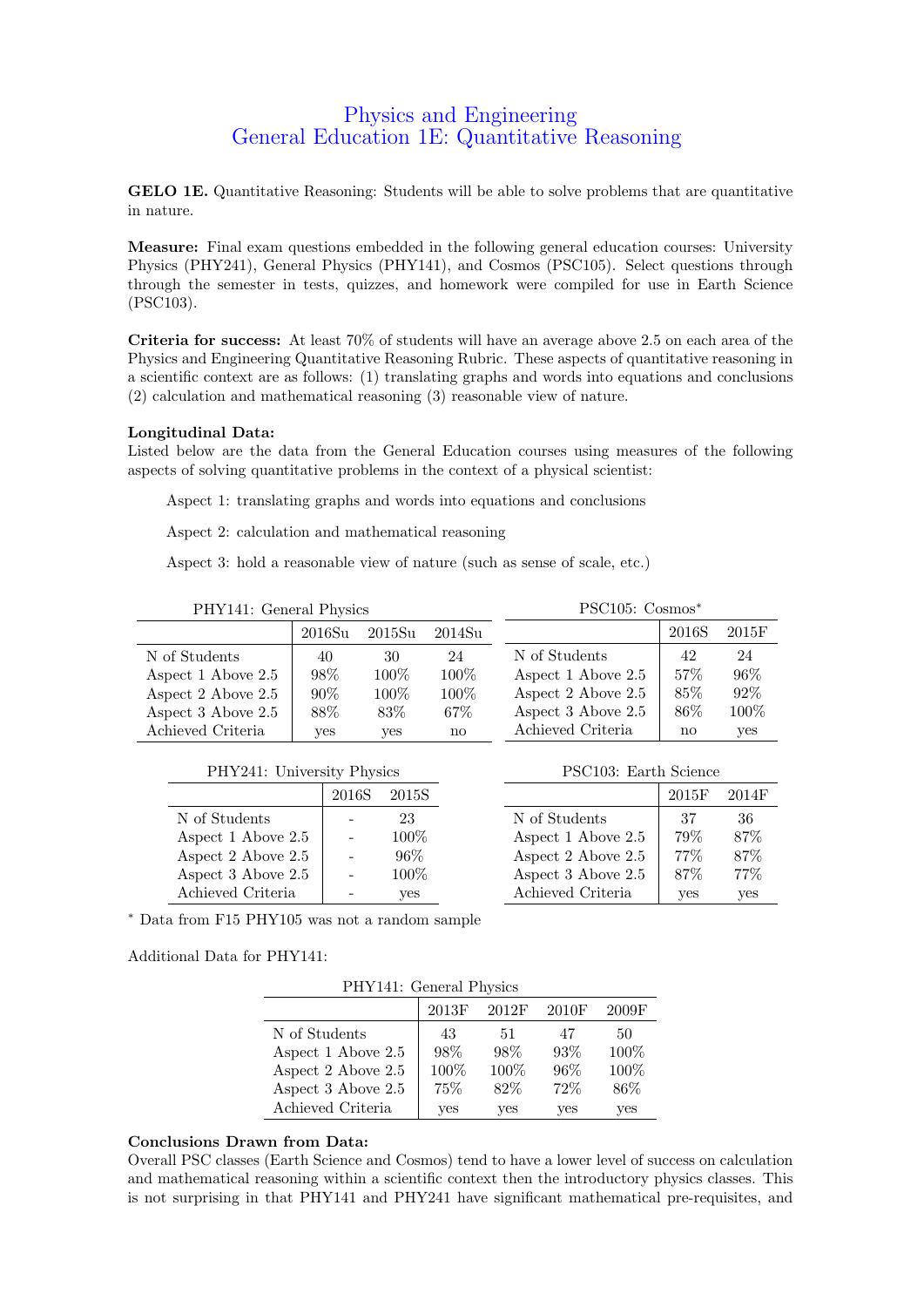it is observed that these students are succeeding at applying these skills in a scientific context. The PSC courses tend to emphasize the reasonable view of nature category, and the corresponding student understanding was observed in the measures used.

PSC105 demonstrated high success the first semester and lower level of success the second semester. The measurement tool on the final exam was slightly adjusted between semesters, and may still need some modifications. The spring semester translation aspect did emphasize a particular skill (using HR diagrams) and in the future a wider range of questions might be useful to analyze. This year was the first year quantitative reasoning was emphasized in this course. Additionally this sample was not random in Fall of 2015 (as several exams were returned before analysis) and data in the future probably should not be compared to these numbers.

PHY141 and PHY241 include a considerable amount of quantitative reasoning. The measures used in these courses are not calibrated to the PSC courses, but are instead designed to identify areas of potential improvement within the context of the expected level of these courses. The measures used tended to be of a more sophisticated nature. This being said, PHY141 consistently shows low success in a reasonable view of nature. The measures used in the this course in this category tend to focus on the correction of misconceptions that students may hold coming into class, and some of these misconceptions tend to be held even after completing the class.

Changes to be Made Based on Data: Prior to 2014-15, PSC103 did not incorporate significant aspects of calculation (the second criteria). This was increased in the last two years.

Prior to 2015-16, PSC105 did not incorporate significant use of quantitative reasoning. These skills were integrated and measured beginning this year.

Rubric Used: Physics and Engineering Quantitative Reasoning Rubric